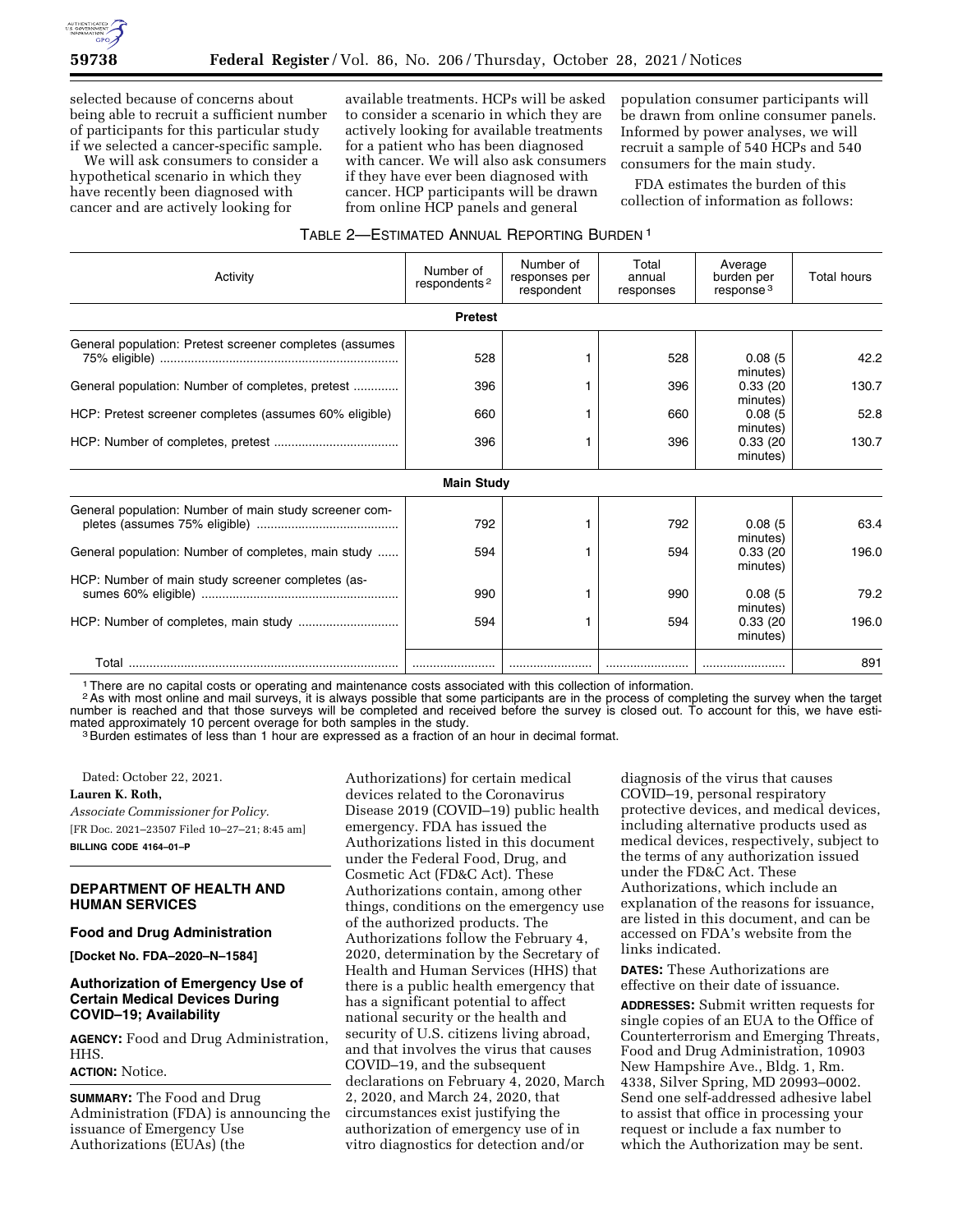See the **SUPPLEMENTARY INFORMATION** section for electronic access to the Authorization.

# **FOR FURTHER INFORMATION CONTACT:**

Jennifer J. Ross, Office of Counterterrorism and Emerging Threats, Food and Drug Administration, 10903 New Hampshire Ave., Bldg. 1, Rm. 4332, Silver Spring, MD 20993–0002, 301–796–8510 (this is not a toll free number).

## **SUPPLEMENTARY INFORMATION:**

#### **I. Background**

Section 564 of the FD&C Act (21 U.S.C. 360bbb-3) allows FDA to strengthen the public health protections against biological, chemical, radiological, or nuclear agent or agents. Among other things, section 564 of the FD&C Act allows FDA to authorize the use of an unapproved medical product or an unapproved use of an approved medical product in certain situations. With this EUA authority, FDA can help ensure that medical countermeasures may be used in emergencies to diagnose, treat, or prevent serious or lifethreatening diseases or conditions caused by a biological, chemical, radiological, or nuclear agent or agents when there are no adequate, approved, and available alternatives.

Section 564(b)(1) of the FD&C Act provides that, before an EUA may be issued, the Secretary of HHS must declare that circumstances exist justifying the authorization based on one of the following grounds: (1) A determination by the Secretary of Homeland Security that there is a domestic emergency, or a significant potential for a domestic emergency, involving a heightened risk of attack with a biological, chemical, radiological, or nuclear agent or agents; (2) a determination by the Secretary of Defense that there is a military emergency, or a significant potential for a military emergency, involving a heightened risk to U.S. military forces, including personnel operating under the authority of title 10 or title 50 of the U.S. Code, of attack with (A) a biological, chemical, radiological, or nuclear agent or agents; or (B) an agent or agents that may cause, or are otherwise associated with, an imminently life-threatening and specific risk to U.S. military forces; <sup>1</sup> (3) a determination by the Secretary of HHS that there is a public health emergency,

or a significant potential for a public health emergency, that affects, or has a significant potential to affect, national security or the health and security of U.S. citizens living abroad, and that involves a biological, chemical, radiological, or nuclear agent or agents, or a disease or condition that may be attributable to such agent or agents; or (4) the identification of a material threat by the Secretary of Homeland Security pursuant to section 319F–2 of the Public Health Service (PHS) Act (42 U.S.C. 247d–6b) sufficient to affect national security or the health and security of U.S. citizens living abroad.

Once the Secretary of HHS has declared that circumstances exist justifying an authorization under section 564 of the FD&C Act, FDA may authorize the emergency use of a drug, device, or biological product if the Agency concludes that the statutory criteria are satisfied. Under section 564(h)(1) of the FD&C Act, FDA is required to publish in the **Federal Register** a notice of each authorization, and each termination or revocation of an authorization, and an explanation of the reasons for the action. Under section 564(h)(1) of the FD&C Act, revisions to an authorization shall be made available on the internet website of FDA. Section 564 of the FD&C Act permits FDA to authorize the introduction into interstate commerce of a drug, device, or biological product intended for use when the Secretary of HHS has declared that circumstances exist justifying the authorization of emergency use. Products appropriate for emergency use may include products and uses that are not approved, cleared, or licensed under section 505, 510(k), 512, or 515 of the FD&C Act (21 U.S.C. 355, 360(k), 360b, or 360e) or section 351 of the PHS Act (42 U.S.C. 262), or conditionally approved under section 571 of the FD&C Act (21 U.S.C. 360ccc). FDA may issue an EUA only if, after consultation with the HHS Assistant Secretary for Preparedness and Response, the Director of the National Institutes of Health, and the Director of the Centers for Disease Control and Prevention (to the extent feasible and appropriate given the applicable circumstances), FDA 2 concludes: (1) That an agent referred to in a declaration of emergency or threat can cause a serious or lifethreatening disease or condition; (2) that, based on the totality of scientific evidence available to FDA, including data from adequate and well-controlled clinical trials, if available, it is

reasonable to believe that (A) the product may be effective in diagnosing, treating, or preventing (i) such disease or condition; or (ii) a serious or lifethreatening disease or condition caused by a product authorized under section 564, approved or cleared under the FD&C Act, or licensed under section 351 of the PHS Act, for diagnosing, treating, or preventing such a disease or condition caused by such an agent; and (B) the known and potential benefits of the product, when used to diagnose, prevent, or treat such disease or condition, outweigh the known and potential risks of the product, taking into consideration the material threat posed by the agent or agents identified in a declaration under section 564(b)(1)(D) of the FD&C Act, if applicable; (3) that there is no adequate, approved, and available alternative to the product for diagnosing, preventing, or treating such disease or condition; (4) in the case of a determination described in section  $564(b)(1)(B)(ii)$ , that the request for emergency use is made by the Secretary of Defense; and (5) that such other criteria as may be prescribed by regulation are satisfied. No other criteria for issuance have been prescribed by regulation under section 564(c)(4) of the FD&C Act.

#### **II. Electronic Access**

An electronic version of this document and the full text of the Authorizations are available on the internet and can be accessed from *[https://www.fda.gov/emergency](https://www.fda.gov/emergency-preparedness-and-response/mcm-legal-regulatory-and-policy-framework/emergency-use-authorization)[preparedness-and-response/mcm-legal](https://www.fda.gov/emergency-preparedness-and-response/mcm-legal-regulatory-and-policy-framework/emergency-use-authorization)[regulatory-and-policy-framework/](https://www.fda.gov/emergency-preparedness-and-response/mcm-legal-regulatory-and-policy-framework/emergency-use-authorization)  [emergency-use-authorization.](https://www.fda.gov/emergency-preparedness-and-response/mcm-legal-regulatory-and-policy-framework/emergency-use-authorization)* 

#### **III. The Authorizations**

Having concluded that the criteria for the issuance of the following Authorizations under section 564(c) of the FD&C Act are met, FDA has authorized the emergency use of the following products for diagnosing, treating, or preventing COVID–19 subject to the terms of each Authorization. The Authorizations in their entirety, including any authorized fact sheets and other written materials, can be accessed from the FDA web page entitled ''Emergency Use Authorization,'' available at *[https://](https://www.fda.gov/emergency-preparedness-and-response/mcm-legal-regulatory-and-policy-framework/emergency-use-authorization) [www.fda.gov/emergency-preparedness](https://www.fda.gov/emergency-preparedness-and-response/mcm-legal-regulatory-and-policy-framework/emergency-use-authorization)[and-response/mcm-legal-regulatory](https://www.fda.gov/emergency-preparedness-and-response/mcm-legal-regulatory-and-policy-framework/emergency-use-authorization)[and-policy-framework/emergency-use](https://www.fda.gov/emergency-preparedness-and-response/mcm-legal-regulatory-and-policy-framework/emergency-use-authorization)[authorization](https://www.fda.gov/emergency-preparedness-and-response/mcm-legal-regulatory-and-policy-framework/emergency-use-authorization).* The lists that follow include Authorizations issued from June 1, 2021, through September 10, 2021, and we have included explanations of the reasons for their issuance, as required by section 564(h)(1) of the FD&C Act. In addition, the EUAs that

<sup>&</sup>lt;sup>1</sup> In the case of a determination by the Secretary of Defense, the Secretary of HHS shall determine within 45 calendar days of such determination, whether to make a declaration under section 564(b)(1) of the FD&C Act, and, if appropriate, shall promptly make such a declaration.

<sup>2</sup>The Secretary of HHS has delegated the authority to issue an EUA under section 564 of the FD&C Act to the Commissioner of Food and Drugs.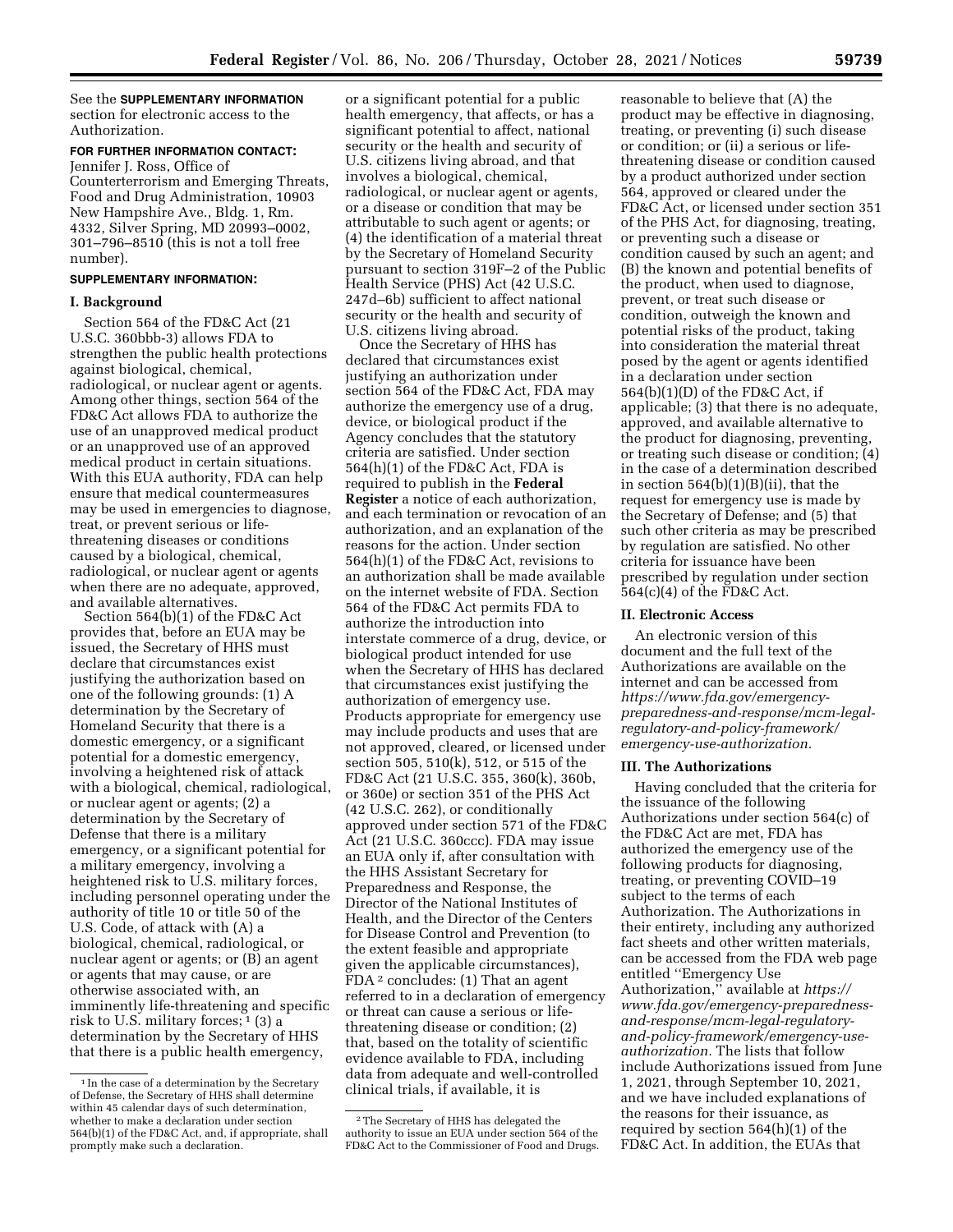have been reissued can be accessed from FDA's web page: *[https://www.fda.gov/](https://www.fda.gov/emergency-preparedness-and-response/mcm-legal-regulatory-and-policy-framework/emergency-use-authorization)  [emergency-preparedness-and-response/](https://www.fda.gov/emergency-preparedness-and-response/mcm-legal-regulatory-and-policy-framework/emergency-use-authorization)  [mcm-legal-regulatory-and-policy](https://www.fda.gov/emergency-preparedness-and-response/mcm-legal-regulatory-and-policy-framework/emergency-use-authorization)[framework/emergency-use](https://www.fda.gov/emergency-preparedness-and-response/mcm-legal-regulatory-and-policy-framework/emergency-use-authorization)[authorization.](https://www.fda.gov/emergency-preparedness-and-response/mcm-legal-regulatory-and-policy-framework/emergency-use-authorization)* 

FDA is hereby announcing the following Authorizations for molecular diagnostic and antigen tests for COVID– 19, excluding multianalyte tests: 3

• OraSure Technologies, Inc.'s InteliSwab COVID–19 Rapid Test Pro, issued June 4, 2021;

• OraSure Technologies, Inc's InteliSwab COVID–19 Rapid Test, issued June 4, 2021;

• OraSure Technologies, Inc's InteliSwab COVID–19 Rapid Test Rx, issued June 4, 2021;

• Roche Molecular Systems' cobas SARS–CoV–2 Nucleic acid test for use on the cobas LIAT System (cobas SARS– CoV–2), issued June 17, 2021;

• WREN Laboratories LLC's WREN Laboratories COVID–19 PCR Test DTC, issued June 17, 2021;

- BioGX, Inc.'s BioGX *Xfree* COVID– 19 Direct RT–PCR, issued June 29, 2021;
- Ellume Limited's Ellume.lab COVID Antigen Test, issued July 8, 2021;
- Thermo Fisher Scientific Inc's TaqPath COVID–19 RNase P Combo Kit 2.0, issued July 8, 2021;

• GenBody Inc.'s GenBody COVID–19

Ag, issued July 13, 2021; • PHASE Scientific International,

Ltd.'s INDICAID COVID–19 Rapid Antigen Test, issued July 28, 2021;

• Life Technologies Corporation's (a part of Thermo Fisher Scientific, Inc.) TaqPath COVID–19 Fast PCR Combo Kit 2.0, issued July 30, 2021;

• Access Bio, Inc.'s *CareStart* COVID– 19 Antigen Home Test, issued August 2, 2021;

• Life Technologies Corporation's (a part of Thermo Fisher Scientific, Inc.) TaqPath COVID–19 MS2 Combo Kit 2.0, issued August 2, 2021;

• QIAGEN GmbH's QIAreach SARS– CoV–2 Antigen Test, issued August 5, 2021;

• Cleveland Clinic Robert J. Tomsich Pathology and Laboratory Medicine Institute's SelfCheck COVID–19 TaqPath Multiplex PCR, issued August 9, 2021;

• STS Lab Holdco's Amazon Multi-Target SARS–CoV–2 Real-Time RT–PCR DTC Test (''Amazon Multi-Target DTC Test''), issued August 11, 2021;

• STS Lab Holdco's Amazon Multi-Target SARS–CoV–2 Real-Time RT–PCR Test (''Amazon Multi-Target Test''), issued August 11, 2021;

• The Mount Sinai Hospital, Center for Clinical Laboratories' Mount Sinai SARS–CoV–2 Assay, issued August 23, 2021;

• Becton, Dickinson and Company's BD Veritor At-Home COVID–19 Test, issued August 24, 2021;

• Empire City Laboratories' ECL COVID TEST SYSTEM, issued August 25, 2021;

• Empire City Laboratories' ECL COVID TEST SYSTEM–1, issued August 25, 2021; and

• Yale School of Public Health, Department of Epidemiology of Microbial Diseases' SalivaDirect for use with DTC Kits, issued August 27, 2021.

FDA is hereby announcing the following Authorizations for serology tests: 4

• Diabetomics, Inc.'s CovAb SARS– CoV–2 Ab Test, issued June 4, 2021;

• Siemens Healthcare Diagnostics Inc.'s ADVIA Centaur SARS–CoV–2 IgG (sCOVG), issued June 17, 2021;

• Access Bio, Inc.'s *CareStart* EZ COVID–19 IgM/IgG, issued June 24, 2021;

• Bio-Rad Laboratories' BioPlex 2200 SARS–CoV–2 IgG, issued July 1, 2021;

• Ortho-Clinical Diagnostics, Inc.'s VITROS Immunodiagnostic Products Anti-SARS–CoV–2 IgG Quantitative Reagent Pack used in combination with the VITROS Immunodiagnostic Products Anti- SARS–CoV–2 IgG Quantitative Calibrator, issued July 9,  $2021:5$ 

4As set forth in the EUAs for these products, unless otherwise noted in this document, FDA has concluded that: (1) SARS–CoV–2 can cause a serious or life-threatening disease or condition, including severe respiratory illness, to humans infected by this virus; (2) based on the totality of scientific evidence available to FDA, it is reasonable to believe that the products may be effective in diagnosing recent or prior infection with SARS– CoV–2 by identifying individuals with an adaptive immune response to the virus that causes COVID– 19, and that the known and potential benefits of the products when used for such use, outweigh the known and potential risks of the products; and (3) there is no adequate, approved, and available alternative to the emergency use of the products.

5As set forth in this EUA, FDA has concluded that: (1) SARS–CoV–2 can cause a serious or lifethreatening disease or condition, including severe respiratory illness, to humans infected by this virus; (2) based on the totality of scientific evidence available to FDA, it is reasonable to believe that the product may be effective in diagnosing recent or prior infection with SARS–CoV–2 by aiding in identifying individuals with an adaptive immune response to the virus that causes COVID–19, and that the known and potential benefits of the product

• Ortho-Clinical Diagnostics, Inc.'s VITROS Immunodiagnostic Products Anti-SARS–CoV–2 Total N Reagent Pack used in combination with the VITROS Immunodiagnostic Products Anti-SARS–CoV–2 Total N Antibody Calibrators, issued July 22, 2021; 6

• LumiraDx UK Ltd.'s LumiraDx SARS–CoV–2 Ab Test, issued August 2, 2021; and

• InBios International, Inc.'s SCoV–2 *Detect* IgG Rapid Test, issued August 24, 2021.

FDA is hereby announcing the following Authorizations for multianalyte in vitro diagnostics:

• Exact Sciences Laboratories' COVID–Flu Multiplex Assay, issued

July 1, 2021<sup>7</sup> and

• Cepheid's Xpert Xpress CoV–2/Flu/ RSV *plus,* issued September 10, 2021.8

FDA is hereby announcing the following Authorizations for other medical devices:

6As set forth in this EUA, FDA has concluded that: (1) SARS–CoV–2 can cause a serious or lifethreatening disease or condition, including severe respiratory illness, to humans infected by this virus; (2) based on the totality of scientific evidence available to FDA, it is reasonable to believe that the product may be effective in diagnosing recent or prior infection with SARS–CoV–2 by aiding in identifying individuals with an adaptive immune response to the virus that causes COVID–19, and that the known and potential benefits of the product when used for such use, outweigh the known and potential risks of the product; and (3) there is no adequate, approved, and available alternative to the emergency use of the product.

7As set forth in the EUA, FDA has concluded that: (1) SARS–CoV–2 can cause a serious or lifethreatening disease or condition, including severe respiratory illness, to humans infected by this virus; (2) based on the totality of scientific evidence available to FDA, it is reasonable to believe that the COVID–Flu Multiplex Assay may be effective in diagnosing COVID–19 through the simultaneous detection and differentiation of SARS–CoV–2, influenza A virus, and/or influenza B virus nucleic acids and that the known and potential benefits of the COVID–Flu Multiplex Assay when used for diagnosing COVID–19, outweigh the known and potential risks of the COVID–Flu Multiplex Assay; and (3) there is no adequate, approved, and available alternative to the emergency use of the COVID–Flu Multiplex Assay.

8As set forth in the EUA, FDA has concluded that: (1) SARS–CoV–2 can cause a serious or lifethreatening disease or condition, including severe respiratory illness, to humans infected by this virus; (2) based on the totality of scientific evidence available to FDA, it is reasonable to believe that the Xpert Xpress CoV–2/Flu/RSV *plus* may be effective in diagnosing COVID–19 through the simultaneous detection and differentiation of nucleic acid from SARS–CoV–2 virus, influenza A, influenza B and respiratory syncytial virus (RSV) and that the known and potential benefits of the Xpert Xpress CoV–2/Flu/RSV *plus* when used for diagnosing COVID–19, outweigh the known and potential risks of the Xpert Xpress CoV–2/Flu/RSV *plus;* and (3) there is no adequate, approved, and available alternative to the emergency use of the Xpert Xpress CoV–2/Flu/RSV *plus.* 

<sup>3</sup>As set forth in the EUAs for these products, FDA has concluded that: (1) SARS–CoV–2, the virus that causes COVID–19, can cause a serious or lifethreatening disease or condition, including severe respiratory illness, to humans infected by this virus; (2) based on the totality of scientific evidence available to FDA, it is reasonable to believe that the products may be effective in diagnosing COVID–19, and that the known and potential benefits of the products, when used for diagnosing COVID–19, outweigh the known and potential risks of such products; and (3) there is no adequate, approved, and available alternative to the emergency use of the products.

when used for such use, outweigh the known and potential risks of the product; and (3) there is no adequate, approved, and available alternative to the emergency use of the product.